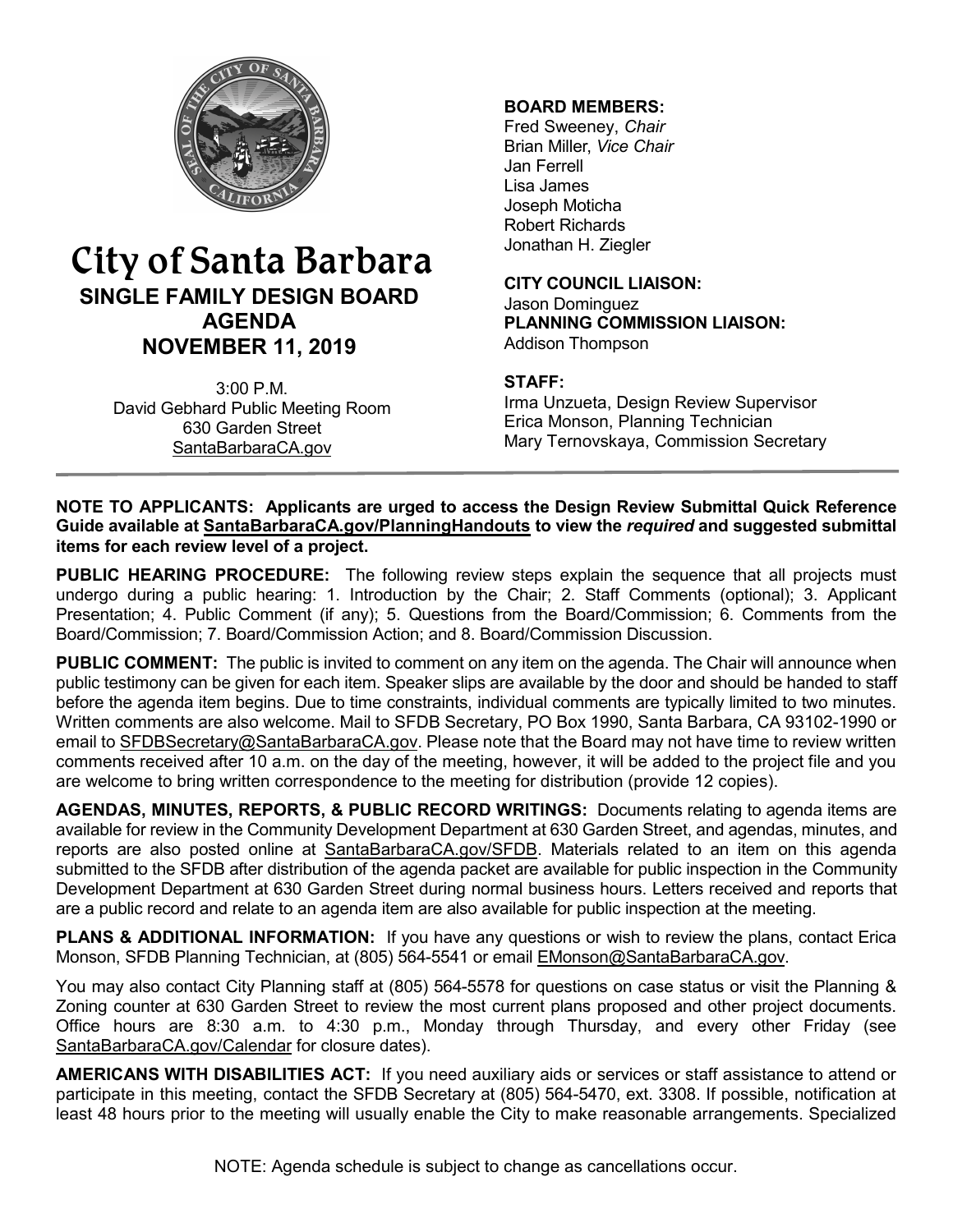services, such as sign language interpretation or documents in Braille, may require additional lead time to arrange.

**TELEVISION COVERAGE:** This meeting will be broadcast live on City TV-Channel 18 and online at [SantaBarbaraCA.gov/CityTV](http://www.santabarbaraca.gov/CityTV). See [SantaBarbaraCA.gov/CityTVProgramGuide](http://www.santabarbaraca.gov/CityTVProgramGuide) for a rebroadcast schedule. An archived video of this meeting will be available at [SantaBarbaraCA.gov/SFDBVideos.](http://www.santabarbaraca.gov/gov/brdcomm/nz/sfdb/videos.asp)

**APPEALS:** Decisions of the SFDB may be appealed to the City Council. For further information on appeals, contact the Planning Division staff or the City Clerk's office. Appeals must be in writing and must be filed with the City Clerk at City Hall, 735 Anacapa Street within 10 calendar days of the meeting at which the Board took action or rendered its decision.

**STATE POLITICAL REFORM ACT SOLE PROPRIETOR ADVISORY:** State law, in certain circumstances, allows an architect, engineer, or a person in a related profession who is a "sole practitioner" to make informational presentation of drawings or submissions of an architectural, engineering, or similar nature to the same Board on which he or she is seated, if the practitioner does not advocate for the project. Full details regarding this exception are posted at the back of the David Gebhard Public Meeting Room and are available at the Community Development Department, 630 Garden Street.

**LICENSING ADVISORY:** The Business and Professions Code of the State of California and the Municipal Code of the City of Santa Barbara restrict preparation of plans for certain project types to licensed professionals. See SFDB Guidelines 2.1.2A and 3.2.1C for specific information.

**NOTICE:** On Thursday, November 7, 2019, this Agenda was posted on the outdoor bulletin board at the Community Development Department, 630 Garden Street and online at [SantaBarbaraCA.gov/SFDB.](http://www.santabarbaraca.gov/gov/brdcomm/nz/sfdb/agendas.asp)

#### **PLEASE BE ADVISED**

The following advisories are generally also contained in the City's Single Family Design Board General Design Guidelines and Meeting Procedures (SFDB [Guidelines\)](http://www.santabarbaraca.gov/services/planning/design/boards/sfdb.asp). The specific SFDB Guideline number is listed after each advisory. Applicants are encouraged to review the full version of the SFDB Guidelines.

- The approximate time the project will be reviewed is listed to the left of each item. It is suggested that applicants arrive 15 minutes early. The agenda schedule is subject to change as cancellations occur. Staff will attempt to notify applicants of time changes. (3.2.2)
- The applicant's presence is required. If an applicant is not present, the item will be postponed indefinitely. If an applicant cancels or postpones an item without providing advance notice, the item will be postponed indefinitely and will not be placed on the following SFDB agenda. (3.2.4)
- · Substitution of plans is not allowed. If plans differing from the submittal sets are brought to the meeting, motions for Project Design Approval or Final Approval will be contingent upon staff review for code compliance. (3.2.4)
- Concept review comments are generally valid for one year. Per SMBC 22.22.180, a Project Design Approval is valid for three years from the date of the approval unless a time extension has been granted or a building permit has been issued. Projects with a valid land use approval will also automatically extend the Project Design Approval expiration date. (3.2.9) An SFDB approval does not constitute a Zoning clearance or a Building and Safety Permit.
- · CEQA Guidelines §15183 Exemptions (Projects Consistent with General Plan). Under this California Environmental Quality Act (CEQA) Guidelines section, projects with new development (new nonresidential square footage or new residential units) qualify for an exemption from further environmental review documents if (1) they are consistent with the General Plan development density evaluated in the 2011 General Plan Program Environmental Impact Report, and (2) any potentially significant project-specific impacts are addressed through existing development standards. Section 15183 exemptions are determined by staff based on a preliminary environmental review process. A decision-maker CEQA finding is required for a Section 15183 exemption. City Council General Plan environmental findings remain applicable for the project.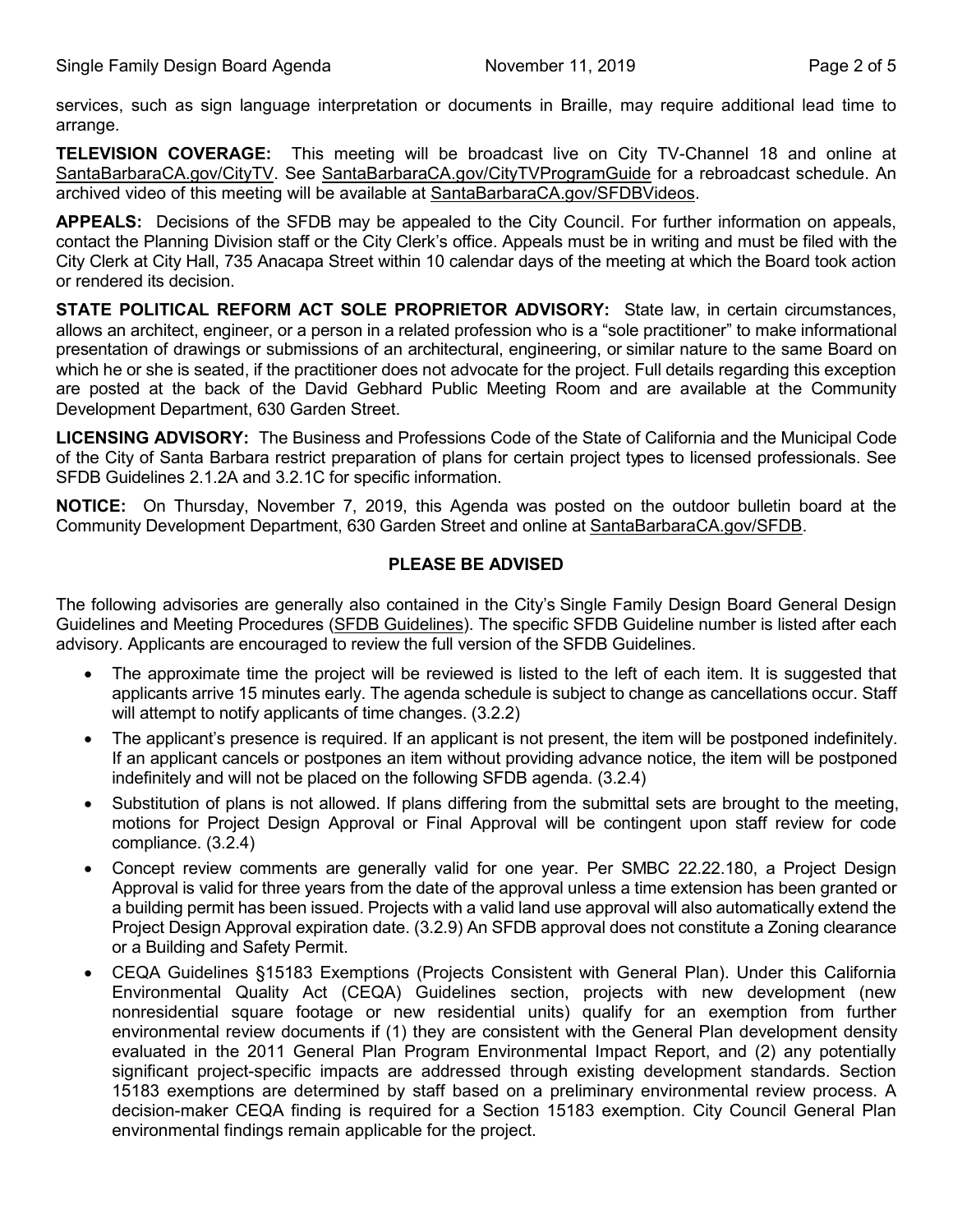## **NOTICE OF CASE NUMBER FORMAT CHANGE**

*The City has recently updated permit tracking software necessitating a change to the case number prefix from "MST" to "PLN."*

## **GENERAL BUSINESS**

A. Public Comment.

Any member of the public may address the Board for up to two minutes on any subject within its jurisdiction that is not scheduled on this agenda for a public discussion.

- B. Approval of the minutes of the Single Family Design Board meeting of **October 28, 2019**.
- C. Approval of the Consent Calendar of **November 4** and **November 11, 2019**.
- D. Announcements, requests by applicants for continuances and withdrawals, future agenda items, and appeals.
- E. Subcommittee Reports.

# **(3:15PM) CONTINUED ITEM: CONCEPT REVIEW**

## **1. 1553 SHORELINE DR**

| Assessor's Parcel Number: 045-173-043 |                           |
|---------------------------------------|---------------------------|
| Zone:                                 | $E-3/SD-3$                |
| <b>Application Number:</b>            | PLN2019-00326             |
| Owner:                                | <b>Rondal Dean Broome</b> |
| Agent:                                | <b>Trish Allen</b>        |
| Applicant:                            | <b>Tom Ochsner</b>        |

(Proposal to construct a new approximately 2,459 square foot, two-story residence with an attached approximately 593 square foot three-car garage with a 37 square foot attached storage area. The project also includes a new patio, pool, and spa on a 23,333 square foot vacant lot on the coastal bluff. Grading for the project would involve approximately 340 cubic yards of cut and 35 cubic yards of fill. The proposed total of 3,089 square feet of development on a 23,333 square foot lot in the Appealable Jurisdiction of the Coastal Zone is 66% of the guideline maximum floor-to-lot area ratio (FAR).)

**No final appealable action will be taken at this meeting. Project requires Neighborhood Preservation, Hillside Design, and Sloped Lot findings. Project was last reviewed on August 5, 2019.**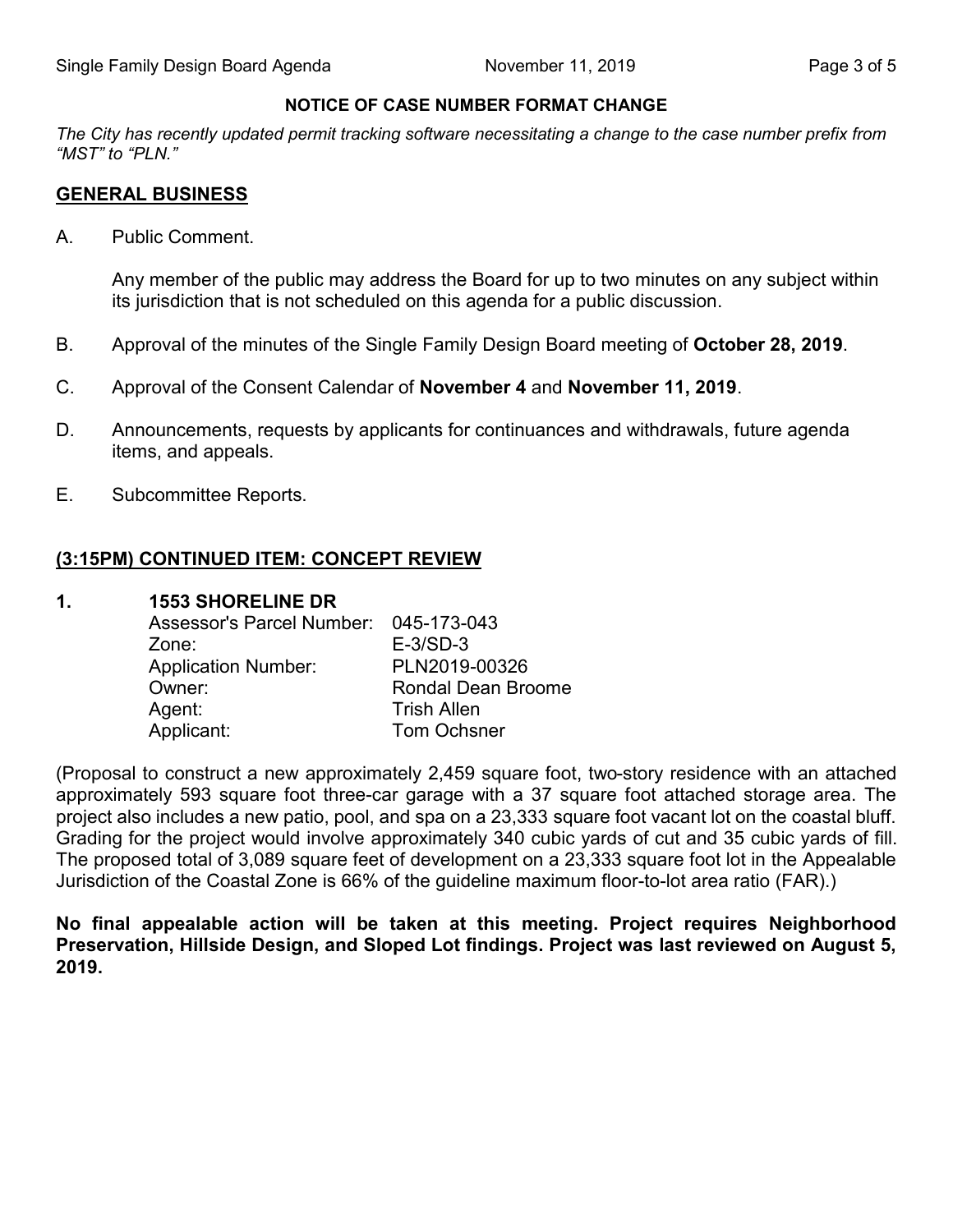#### **(3:40PM) PROJECT DESIGN APPROVAL**

| 2. | <b>1207 VISCAINO RD</b>               |                    |  |
|----|---------------------------------------|--------------------|--|
|    | Assessor's Parcel Number: 019-232-002 |                    |  |
|    | Zone:                                 | <b>RS-15</b>       |  |
|    | <b>Application Number:</b>            | PLN2016-00468      |  |
|    | Owner:                                | <b>Carin Craig</b> |  |
|    | Applicant:                            | David Ferrin       |  |

(Proposal for an interior and partial exterior remodel to an existing 2,253 square foot single-unit residence. Project includes replacing the existing 754 square foot south facing upper level exterior deck and stairs with a new 714 square foot deck and stairs, a new 385 square foot trellis over a portion of the deck, a new dormer at the south facing elevation at trellis, expansion of the existing side patios with pervious surfaces, and conversion of 162 square feet of existing unconditioned basement area into living space.)

**Project Design Approval is requested. Neighborhood Preservation, Hillside Design, and Sloped Lot findings are required. Project was last reviewed on October 31, 2016.**

#### **(4:05PM) PROJECT DESIGN APPROVAL**

#### **3. 565 ARROYO AVE**

| Assessor's Parcel Number: 035-253-023 |                  |
|---------------------------------------|------------------|
| Zone:                                 | <b>RS-15</b>     |
| <b>Application Number:</b>            | PLN2019-00319    |
| Owner:                                | Clay B. Lovejoy  |
| Applicant:                            | <b>Tarn Shea</b> |

(Proposal for 141 square feet of additions on the first floor and a new 497 square foot second floor to an existing 1,041 square foot, one-story, single-unit residence, with a 280 square foot detached Accessory Dwelling Unit, 82 square feet of storage space, and two uncovered parking spaces. Project includes an interior remodel and a new 115 square foot deck on the second story. The proposed total of 2,041 square feet on a 7,840 square foot lot in the Hillside Design District is 65% of the guideline maximum floor-to-lot area ratio (FAR).)

**Project Design Approval is requested. Project requires Neighborhood Preservation, Hillside Design, and Sloped Lot findings. Project was last reviewed July 22, 2019.**